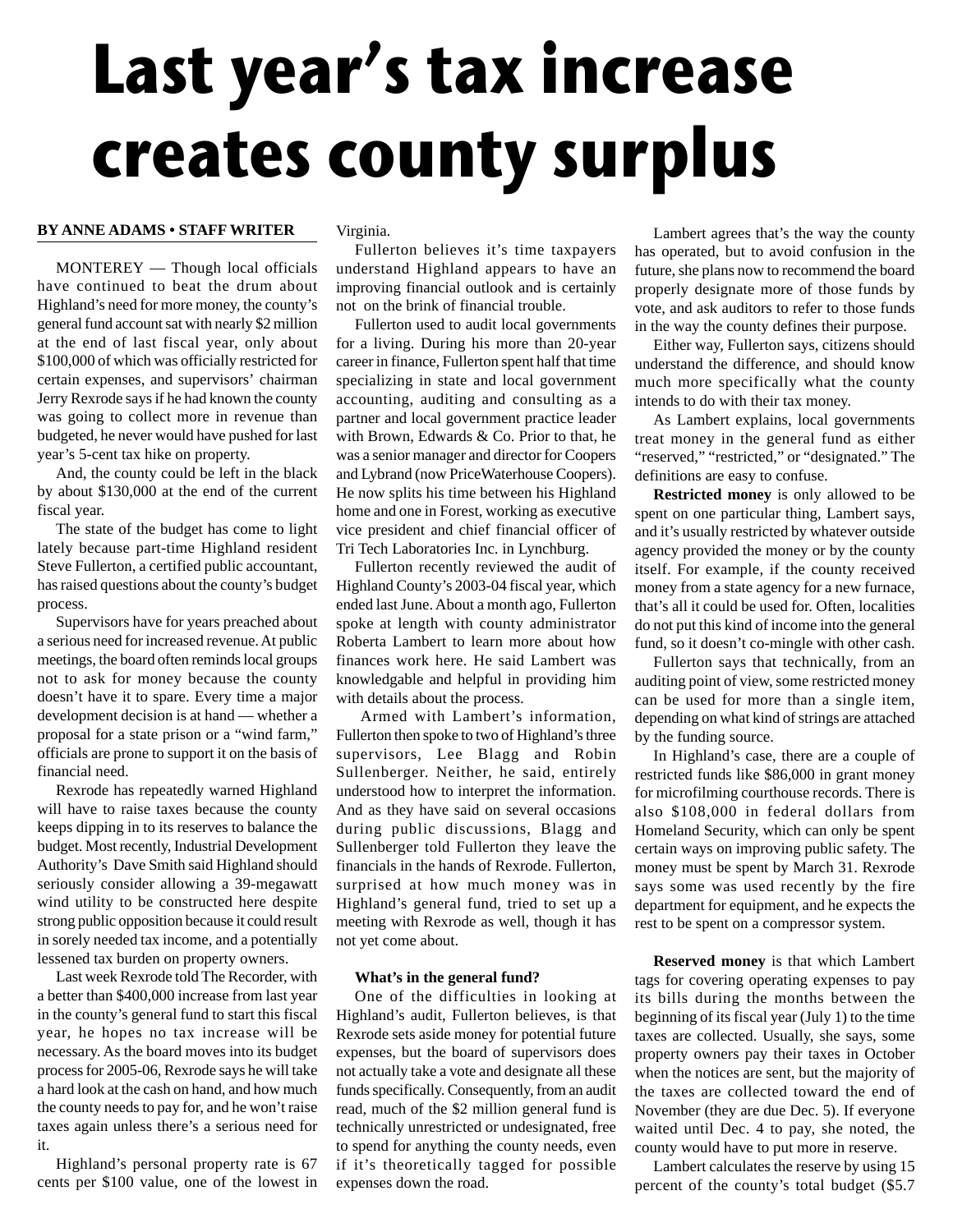million), which amounts to about \$850,000, a formula she says is recommended by auditors. Even though this money sits in the general fund, it is used for expenses, general and otherwise, during the time lapse between the beginning of the fiscal year and when taxes are paid. Lambert and Rexrode look in more detail at what kinds of expenses might be coming up, and adjust the reserve accordingly.

Fullerton believes the county may not need that much on hand. Furthermore, he says, the reserve should be calculated based on its general fund, not the entire budget, which would mean a reserve of roughly \$425,000 for 2004-05, based on a general fund expenses in 2003-04 of about \$2.8 million. The money designated for things outside normal operations should already be set aside.

Most localities have reserve money, and they should, Fullerton says. But how much should be in reserves can vary by locality, depending on needs. Unless Highland encountered a serious disaster, Fullerton says, he doesn't believe the county needs that much, and he questions the need for another tax increase this year with that much cash available.

In addition, the 15 percent recommendation, Fullerton says, is a rule of thumb, not a requirement. That formula stems from the Government Finance Officers Association, he explains.

Were the county to reserve only \$425,000, Rexrode says, it wouldn't be enough. Based on Lambert's figures, for the four months lapsing between tax income (July through October), the county needs about \$480,000 in the bank for such things as paying the constitutional officers, funding the sheriff's department, and providing benefits.

Based on estimates for the current fiscal year, Lambert explains, the county had \$1,766,731 in cash. Of that, about \$406,000 of it was already set aside in separate funds, and \$627,000 was earmarked for future expenses. That leaves \$733,976 in reserves to operate, as Lambert sees it.

Fullerton argues the \$627,000 is still free to use. Just because Rexrode might deem that money necessary to hold onto does not mean the county can't use it during the current year, and it's highly unlikely it would all be spent during the one four-month period anyway.

**Designated** money is set aside for specific projects or programs the county knows it will need to pay for, and it's designated by a board vote. Money from the general fund, designated or not, remains there, which contributes to the appearance of "extra" cash. This is a problem Lambert intends to fix by recommending the board set up separate funds. For example, Highland officials have \$50,000 tagged to pay for next year's property tax reassessment. While that money is still in the general fund, Lambert and Rexrode deduct that amount from their beginning cash position during the budget process as they try to determine what overall expenses will be. If the board officially designates all such funds, then it will be easier for everyone to see what they intend to use the money for. At the moment, Rexrode simply calls this kind of money "earmarked."

### **How much is "earmarked"?**

Of the \$2 million in the general fund, about \$627,000 is currently "earmarked" for certain things. Fullerton says citizens should question why this money is considered earmarked when the board has not officially voted to designate it for these things; Lambert says she intends to ask the board to do this. Aside from the \$856,000 set aside as reserve, the earmarked money includes:

• \$100,000 for cleaning up last year's oil spill leak at the schools. Fullerton finds it hard to believe that much will be needed. Rexrode says no one has billed the county for cleaning up yet, and the contaminated sludge is still sitting at Jack Mountain Village. He says he's not sure how much it will cost to take care of, but he hopes the state will contribute something toward the expense; those negotiations are ongoing.

• \$150,000 for a new swimming pool. Fullerton wonders why that money is off-limits when Highland has been turned down for grants to build it. Rexrode said the money was set aside a couple of years ago when the county began applying for grants for a pool, which it will do again soon. The sum is what the county says it would likely have to pony up as a match to qualify for a grant.

• \$50,000 for next year's reassessment costs. Lambert says the assessment will cost more than that, and the county should have started putting money away for it sooner. With a full-time secretary for a year, plus postage, printing, and \$90,000 just for the assessor, the cost could amount to as much as \$150,000 over two years, she estimates.

• \$15,000 is for the county's new comprehensive plan, an amount Lambert estimated the county might spend, particularly since the review committee is considering a higher quality version of the plan, with more color maps that may be more expensive than in previous years.

• \$165,000 is for the town sidewalk project. Highland has been for several years going through grant and funding phases with federal transportation money to build sidewalks up to and around the school complex. As the next phase comes about, this money will be needed to match the grant. Fullerton suggests the grant

match could be paid with private donations, or at least offset with creative fund-raising and participation from county residents in order to save some money.

• \$147,000 is for paying off the McDowell water system, and painting the tank, as recommended by the agency financing the system. Fullerton believes it's not right for the rest of the county residents to pay for a system that should have been paid for by users connected to it if the county had set up the fees that way at the onset. He also wonders whether some of Highland's debt to Rural Development for this loan could be forgiven if county leaders lobbied hard for relief. The money includes \$125,000 for the county's annual payment on its debt and \$22,000 to paint the water tank.

If the board were to officially designate the \$627,000 listed above for these purposes, Fullerton says there's still plenty left in reserve. "Even if you give the county the benefit of the doubt, and let's say they actually intend to spend this 'earmarked' money, you still have over \$1 million sitting there," he says more than enough to pay for normal operating expenses.

After looking at the audited figures, Fullerton says, the county has enough reserved, and the level of cash in the general fund is growing. He points to last year's 5 cent tax hike, which left Highland more than \$400,000 above budget to start the current fiscal year, and next year's reassessment, which will yield even more county funds.

### **Where does the rest go?**

More than half of the county's current \$5.7 million budget goes to fund the school system.

One of its other big expenses is for social programs required by the state. The state provides some money for them, and Highland is required to pony up its share. In general, costs have increased over the years.

The county has a separate fund for solid waste disposal, which is paying for itself in user fees (the enterprise tax.)

In addition, there are two capital funds set aside — one for the county and one for the school, both of which are used for future improvements to public facilities. There is roughly \$77,000 for the schools for things like roof and floor repairs. There is \$188,000 for the county, to pay for things like courthouse renovations or upgrading the sheriff's office.

Fullerton hopes there is a clear plan in place for using the money, one citizens understand and agree with. Rexrode points to courthouse and school improvements that have been covered with this money. Also, he says, if the schools do not spend all that's budgeted, the county puts the remainder into the schools